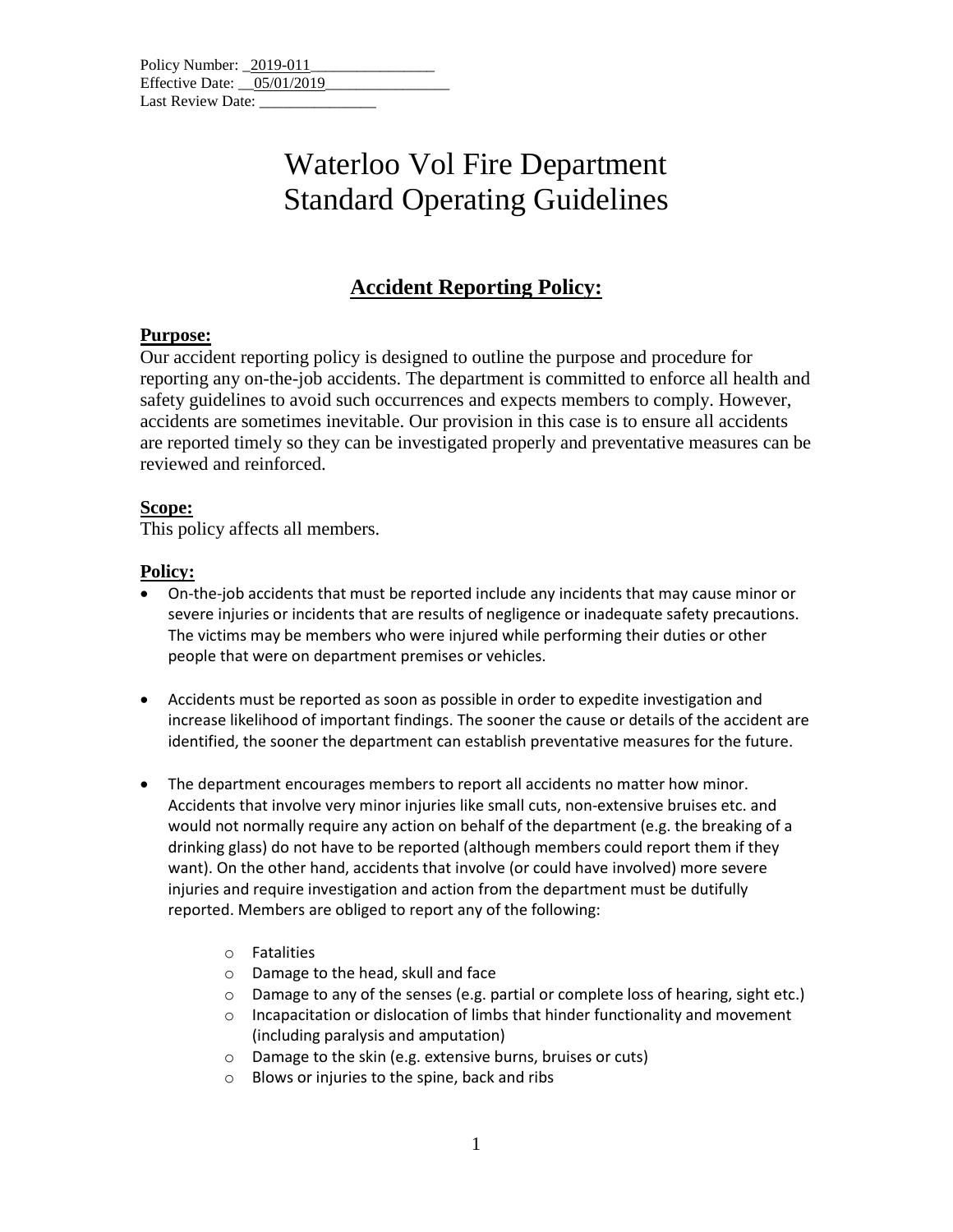| Policy Number: 2019-011      |  |  |  |
|------------------------------|--|--|--|
| Effective Date: $05/01/2019$ |  |  |  |
| Last Review Date:            |  |  |  |

# Waterloo Vol Fire Department Standard Operating Guidelines

- o Harm to the nervous system or loss of consciousness through electrocution, hypothermia etc.
- o Poisoning
- o Contamination from hazardous substances or transmission of diseases
- o Any other injury that requires hospitalization or medical care
- Especially when an employee needs medical coverage, the accident must be reported immediately since insurance benefits may have to be approved after the investigation. Members are also required to report occurrences that may not have involved injuries or victims but could be potentially dangerous in that respect if repeated. These include but are not limited to:
	- o Explosions
	- o Slippery surfaces
	- o Water or gas leaks
	- o Inadequate insulation of circuits
	- o Collapses of walls, ceilings etc.
	- o Breaking of window glasses or frames

### **Procedure:**

- When a member witnesses or is involved in an accident they must report it to a chief officer (personally, in writing or by phone if the accident occurred remotely) within one week. If the member anticipates an accident due to perceived negligence or inadequate safety, they must make notification as soon as possible so the accident can be prevented.
- All reportable accidents and injuries must complete a situation report obtainable from a chief officer and return to the chief officer.
- The officials responsible must initiate an investigation or request an investigation from authorities if appropriate.
- The member who reported the accident has to cooperate if called in for questioning to provide details needed. As a general rule, the employee must provide information as accurately as possible on the following:
	- o The place of the accident
	- o The date and time of the accident
	- o The people involved or injured
	- o Their position or involvement in the accident
	- o Their actions immediately after the accident
	- o Disciplinary Consequences